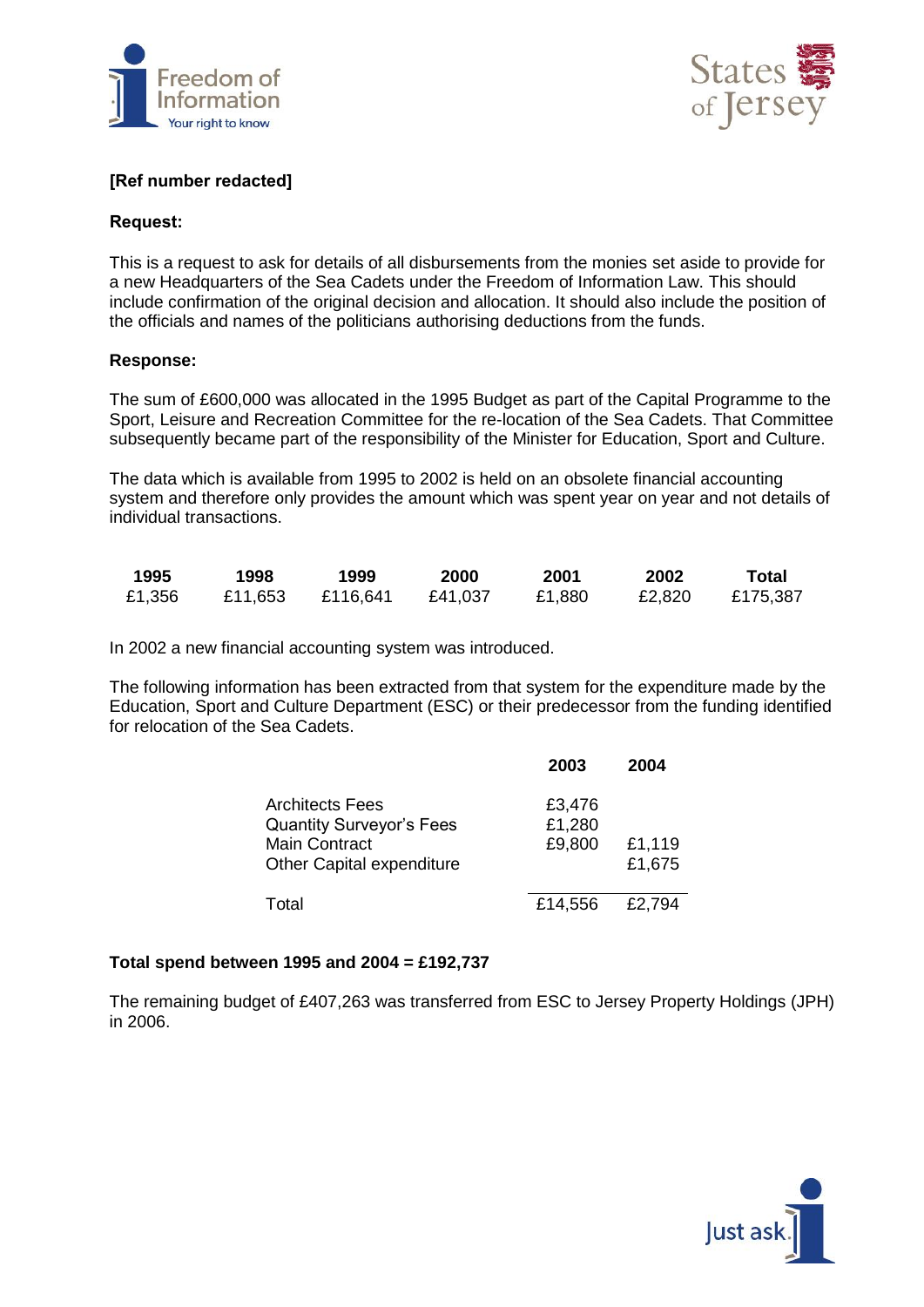



St Helier Port Services have been paid £225,334 in relation to the recent scheme and the disbursements made by them to third parties are:

|                                                                          | 2013<br>£ | 2014<br>£ |
|--------------------------------------------------------------------------|-----------|-----------|
| Legal Fees                                                               |           | 10,000    |
| <b>Architect Fees</b>                                                    |           | 99,244    |
| <b>Marine Architects Fees</b>                                            |           | 6,388     |
| <b>Project Management Fees</b>                                           |           | 49,838    |
| <b>Quantity Surveyor Fees</b>                                            |           | 24,910    |
| <b>Heritage Advisor Fees</b>                                             |           | 7,480     |
| <b>Public Relations Fees</b>                                             |           | 8,652     |
| <b>Valuer Fees</b>                                                       |           | 446       |
| Concept scheme fee contribution (various)                                |           | 18,376    |
|                                                                          |           | 225,334   |
| Further payments have been made as follows in relation to the<br>scheme: |           |           |
| Dlessing Fees (to Dlessing 0 Factor agent)                               |           | ההה הה    |

| Planning Fees (to Planning & Environment)          | 32,802 |  |
|----------------------------------------------------|--------|--|
| Surveyors Fees (to Transport & Technical Services) | 560    |  |
|                                                    |        |  |

Sub Total 560 258,136

**Total** 258,696

£

In addition to the above costs of the Port Galots scheme, payments totalling £55,750 were made to the Jersey Maritime Trust.

These payments were in relation to setting up and operating the Trust. They were funded from two sources:

- £41,200 from the £600,000 allocation for the Sea Cadets capital budget; and
- a further grant of £14,550 from JPH's revenue budget for ongoing activities of the Trust.

Both amounts were solely in relation to the Port Galots proposals. However if an alternative solution is proposed, either on this or a different site, the Trust is likely to have a role in the operation of the facility.

The balance of funds which remains is £107,367.

Minutes of the Sport, Leisure and Recreation (SLR) Committee meetings held between 1991- 2001 that include details of the original decision to provide for relocation of the Sea Cadet Unit are attached.